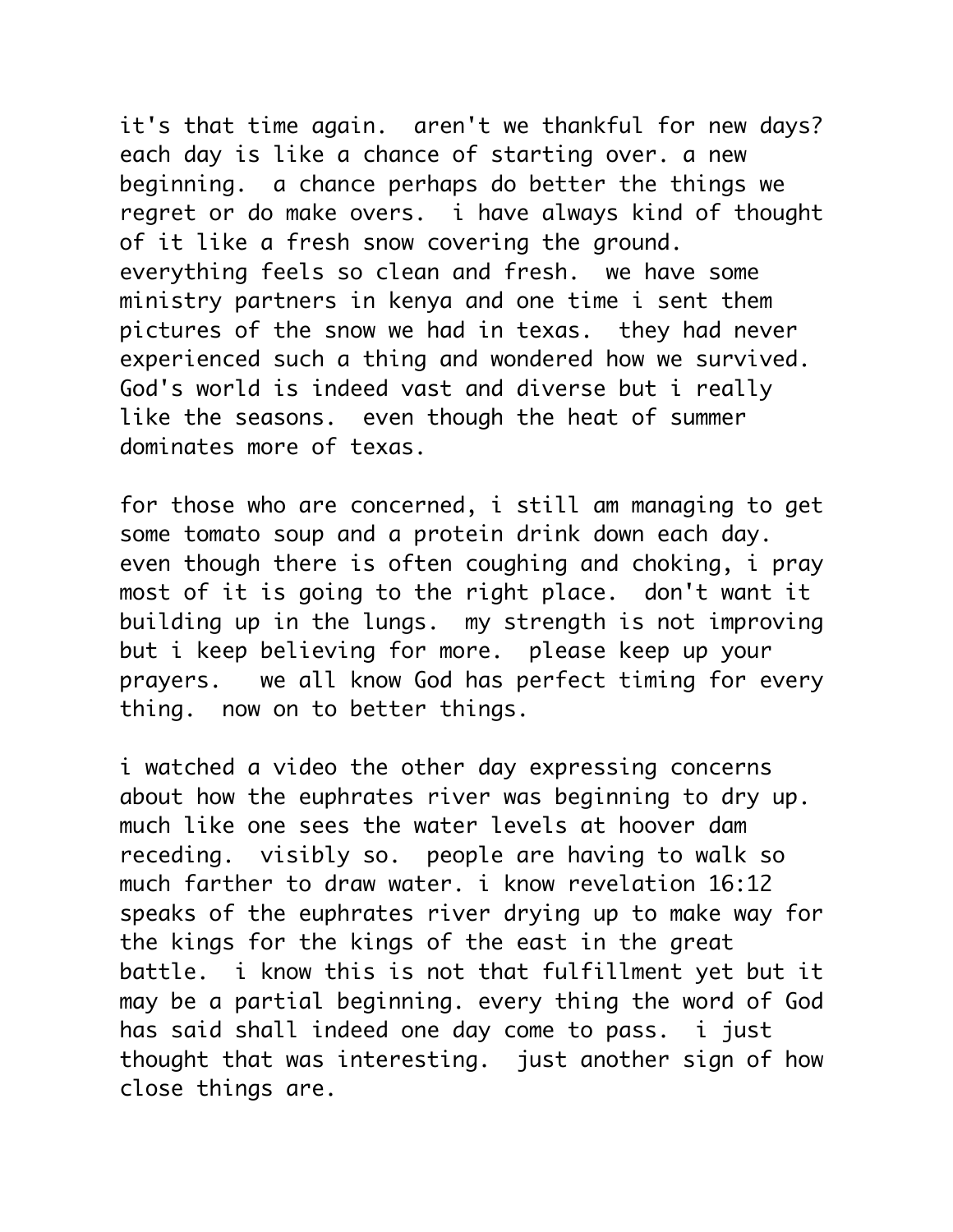you know, in revelation 9:16 it talks about the invading army being 200 million in number. who in ancient times could even have conceived of such a number. today, we can certainly see it happening. just goes to show one that God knows the end from the beginning.

i know there are many bible translations and we appreciate them all. if the spirit implied by the translation remains faithful to the text, then the exact words are unimportant. we all love and treasure our versions but other sometimes help us to understand the meaning of a verse better. afraid i'm not one of those who only consider the king james version reliable. also, i really never liked the Holy Spirit referred to as the Holy Ghost. just me. i know the gist is the same but ghost has now perhaps taken on a different meaning to us.

i do not recommend bibles like the jefferson bible where he went through it all and cut out anything that even hinted at the deity of Christ. people think we have always been a christian nation. truth is there were some sinister scheming in our creation. only Godly people kept it restrained and caused our nation to flourish and do much good. still, it is at the roots and i am afraid that it will again rear it's ugly head. even now i see that possibility arising.

the word of God is more than just words. they are spirit. even Jesus said, "the words that I speak to you are spirit and they are life." john 6:63 sometimes it is so difficult to understand that we no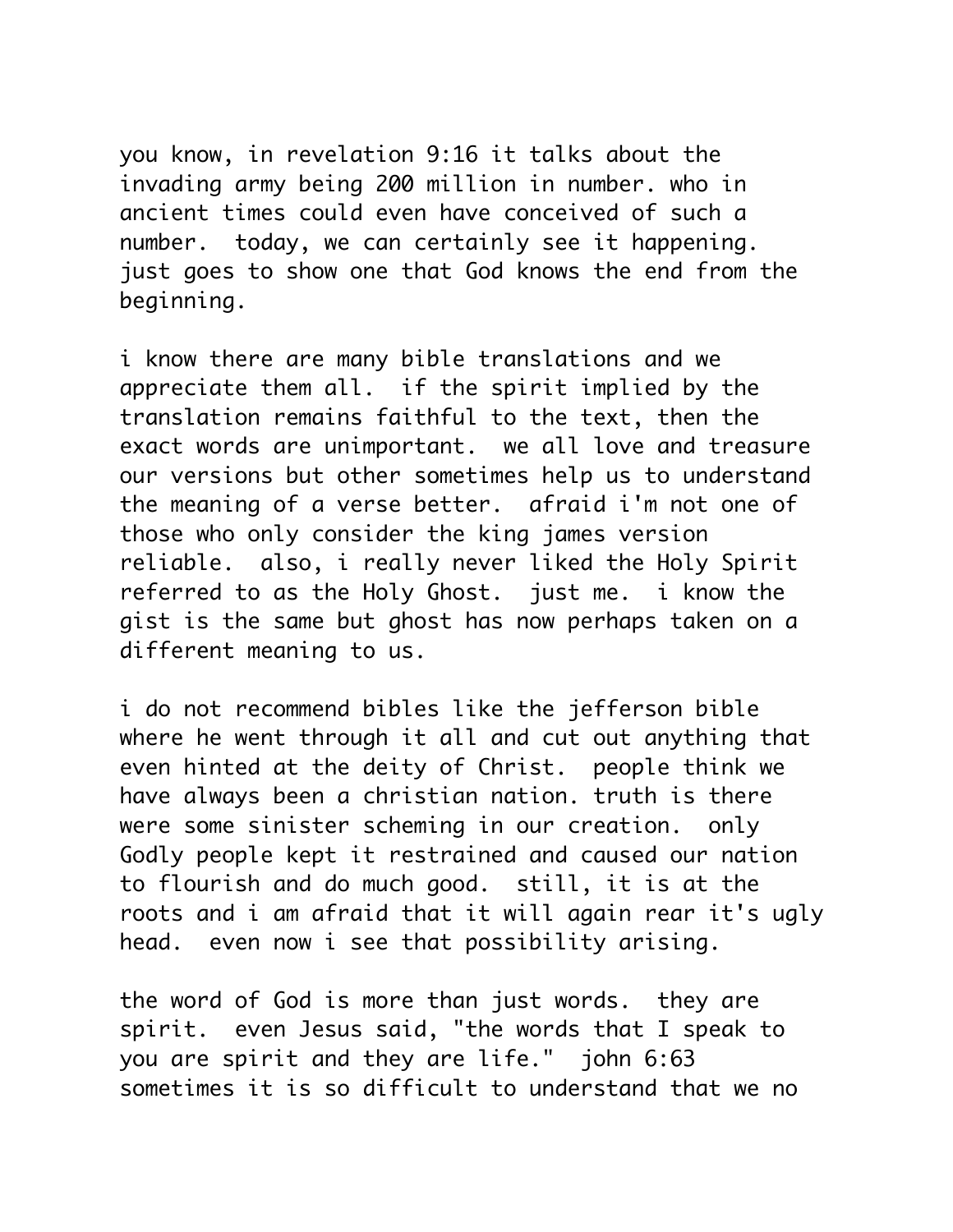longer belong to this world even as it forces it's reality upon us. even now we are learning to have our habitation there. learning that the spirit realm is truer and more powerful than the things of this world. the Father is seeking those who will worship Him in spirit and truth. there are more things in heaven and earth than we have yet imagined.

if we truly knew the power of the spirit realm, we would not let the things of this world drag us down so much. if we were convinced in our hearts that what God has said is totally supreme; if one truly believed that as he spoke the word of God, things of this world would have to capitulate. His people would turn the world upside down even as the apostles and believers did. i pray for that spirit to enter each of us and we deepen our walk with God.

oh the unspeakable joy we know as we navigate this narrow path He has set before us. when once our eyes are able to behold Him without death overtaking us, perhaps we will begin to know how holy and righteous He is. i, for one, can't wait. He is more worthy of praise and adoration than we can now know. this life is not just about us.

though God loves and treasures each of us, this life is not just about us. it is about God proving to the devil that He alone is more powerful and worthy and can triumph with people through righteousness alone. the rebellion of the devil will be complete when he is once again set free at the end of a thousand years to tempt us once again. this time it will not just be one man and woman who are tested. it will be millions, perhaps